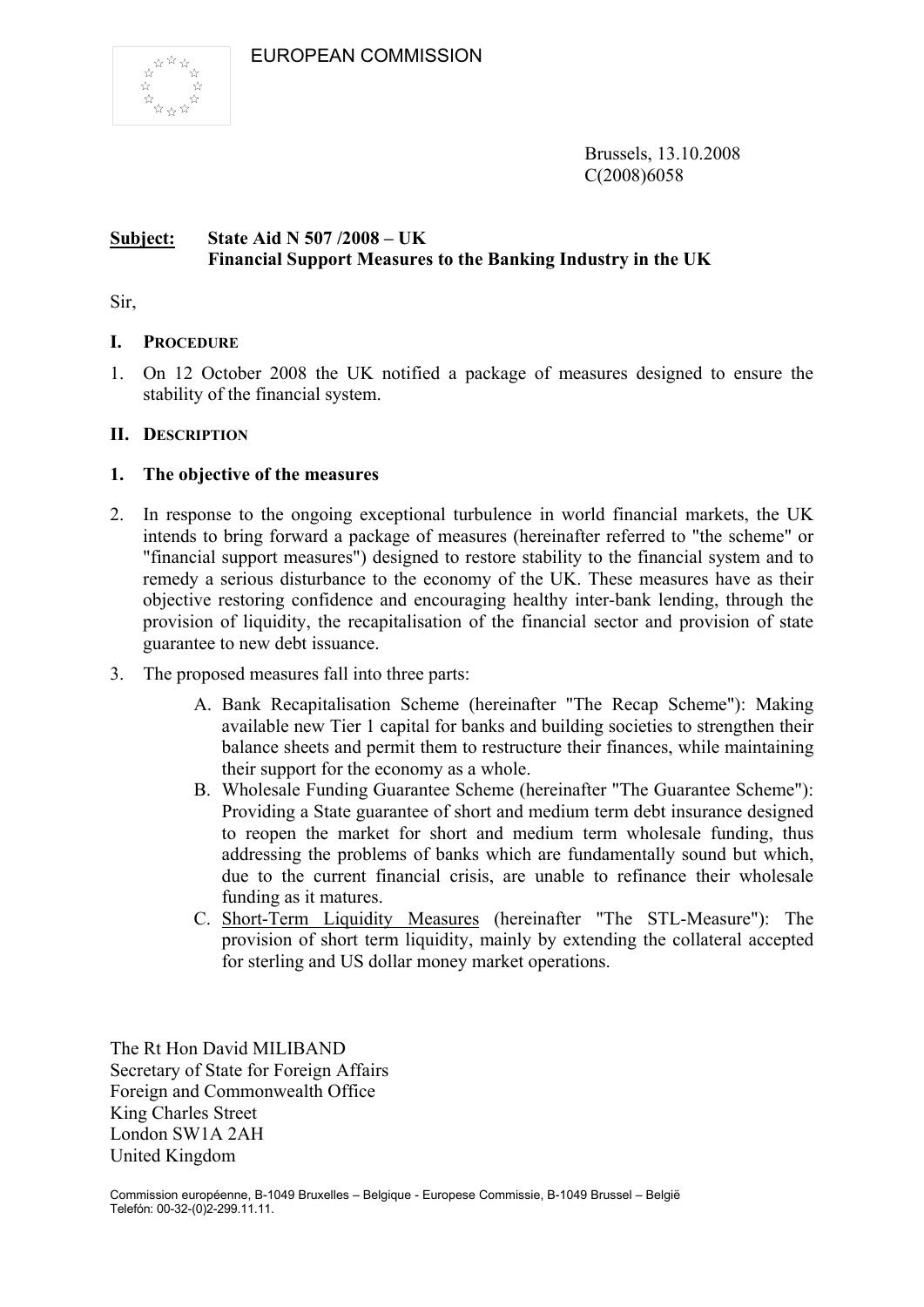## **2. The Beneficiaries**

4. Eligible institutions will be sufficiently capitalised UK incorporated banks (including UK subsidiaries of foreign institutions) which have substantial business in the UK and building societies.<sup>1</sup> A UK incorporated bank has a "substantial business" for this purpose if it is eligible to sign up for the Bank of England's Standing Facilities in accordance with its Framework for the Bank of England's Operations in the Sterling Money Markets (i.e. with eligible liabilities above £500 million).

# **3. Description of the measures**

## *A. The Recap Scheme*

- 5. The objective of the Recap Scheme is to facilitate increases of Tier 1 capital in participating banks in order to strengthen the financial institutions' capital base against possible future losses. 2
- 6. Financial institutions that want to join the scheme have to commit to increasing their total Tier 1 capital ratio up to at least  $[\dots]^*$ <sup>3</sup>
- 7. These benchmarks are in addition to existing regulatory ratios which focus also on total capital. The benchmarks require significantly more high quality capital than the international regulatory minima, which will still apply. The amount of additional capital that is required of eligible institutions in order to be able them to participate in the Wholesale Funding Guarantee Scheme is calculated by the Financial Services Authority (hereafter FSA), therefore, by reference to the amount of capital that is required to ensure that UK banks have sufficient capital to withstand the stresses that may arise over the coming months and years and still be able to meet their regulatory requirements, as well as sufficient capital to support ongoing lending in the UK economy.
- 8. To facilitate the capital increases the UK will make available a £25 billion cash facility, to be drawn on if required, for the purchase of preference shares or, for building societies which cannot issue preference shares, permanent interest bearing shares (hereinafter "PIBS"); or to assist in the raising of ordinary equity. In addition the UK has indicated its willingness to provide a further maximum of £25 billion to support eligible institutions in the form of preference shares, PIBS or to assist in raising ordinary equity. There is a formal time window of six months for the Recap Scheme.
- 9. Participation in the Recap scheme is not compulsory in order to be able to participate in the Guarantee Scheme. Provided institutions fulfil commitments to increase their Tier 1 capital ratios to the level described in point 6, they will be eligible for the latter, whether this is achieved through existing shareholders or under the Recap Scheme. However any institution that wishes to participate in the Guarantee Scheme must carry out its recapitalisation within 6 months.
- 10. In the event that the UK provides capital, the issue of securities or the underwriting of an issue will be on terms which will vary depending on the particular circumstances of the institution. If preference shares are subscribed they will contain a fixed interest element and an element based on the particular institution's risk profile. This resulting interest rate will be in the region of 12%. The preference shares are unlikely to carry voting rights and are to be redeemable at the option of the issuer, i.e. the financial institution.

 $\frac{1}{1}$  The following institutions have already confirmed their willingness to participate in the Bank Recapitalisation Scheme: Abbey National (subsidiary of Banco Santander), Barclays, Bank of Scotland, HSBC Bank, Lloyds TSB, Nationwide Building Society, Royal Bank of Scotland, Standard Chartered<br>2 0n 12/10/09 the LIV announced that 2 hanks PBS, HPOS and Lloyds TSD

On 13/10/08 the UK announced that 3 banks, RBS, HBOS and Lloyds TSB, had already drawn £37 billion in funding.

<sup>∗</sup> Confidential information 3

 <sup>[…]</sup>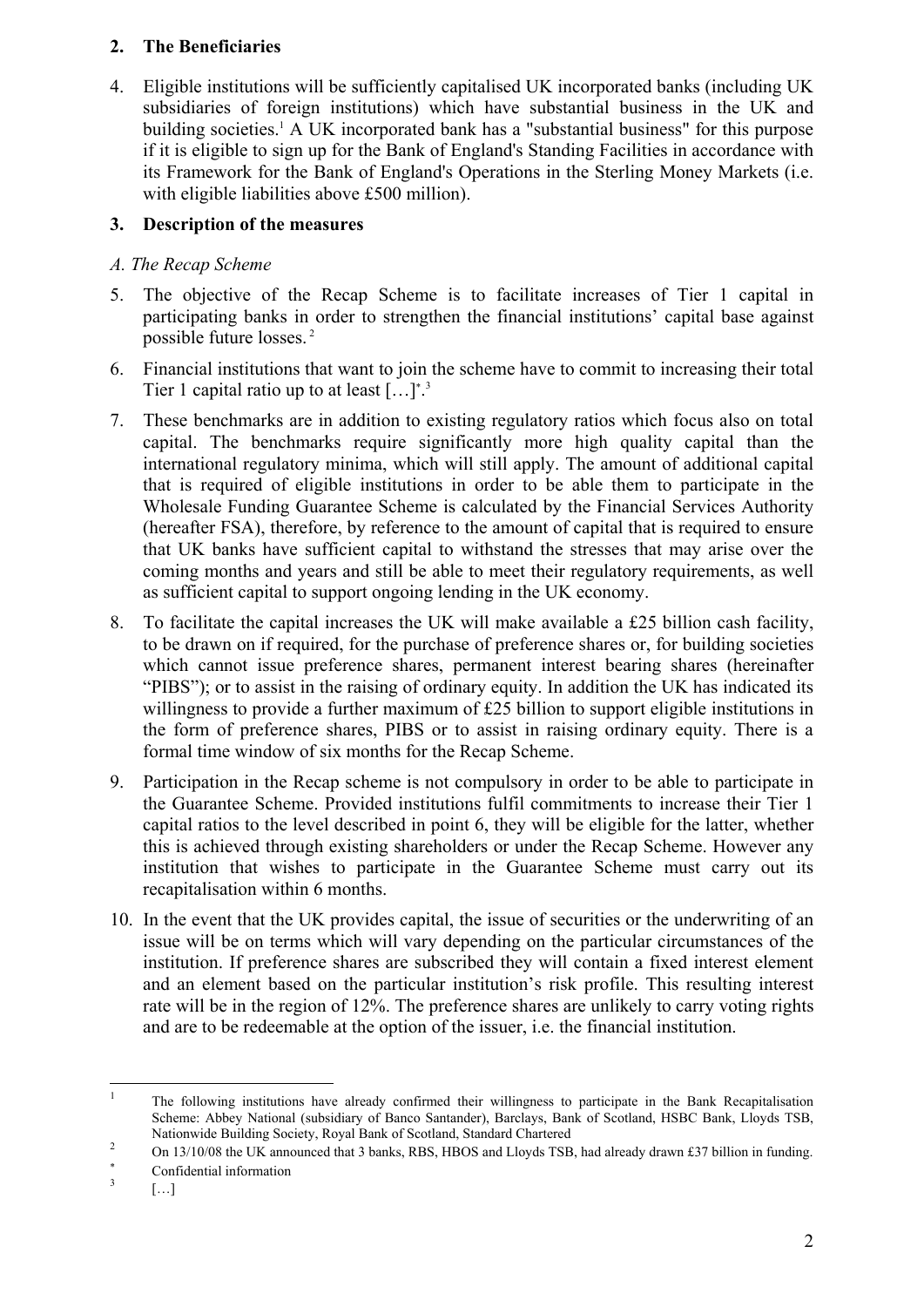- 11. If assistance is given to raising ordinary equity, it is in principle done by 'placing and open offer'. After an open offer to existing shareholders; any shares not taken up will be placed on the market and only the remainder being taken up by the UK as underwriter. According to the UK authorities it is not possible to predict the likely level of uptake by existing shareholders […]. The UK will seek the maximum permitted discount of 10% to the share price immediately prior to announcement of the placing and open offer. There is also an adequate subscription fee payable by the institution.
- 12. The UK will impose the following behavioural conditions to participating institutions in the Recap Scheme:
	- a) no cash bonuses to be paid to Directors for the current year's performance (and these to be relinquished voluntarily, where contractually owed)
	- b) compliance with an Association of British Insurers best practice code on executive pay, commitment to a new FSA code on risk based remuneration at the nonexecutive level, and remuneration structures to be reviewed to ensure that incentives reflect long-term value creation and risk, rather than short term indicators such as profit and revenues;
	- c) where a Board member loses the confidence of the Board, they can be dismissed at reasonable and fair cost; and
	- d) the UK will work with the Board on its appointment of new independent directors (the number to be commensurate with the scale of financial support);
	- e) commitments to maintain, over the next three years, the availability and active marketing of competitively priced lending to homeowners and to small businesses, at a level at least equivalent to that of 2007;
	- f) commitments to support schemes to help people struggling with mortgage payments to stay in their homes, and to support the expansion of financial capability initiatives; and
	- g) the activity of all participating banks (ie across all banks in total receiving financial support, whether recapitalisation or guarantee only) will be limited to the higher of the average historical growth of the balance sheets in the UK banking sector during the period 1987 - 2007, or the annual rate of growth of UK nominal GDP in the preceding year<sup>4</sup>. If the thresholds are exceeded the UK authorities will take the necessary measures to re-establish the discipline, unless there is evidence that the thresholds are exceeded for reasons unrelated to the recapitalisation or wholesale funding guarantee schemes.

#### *B. The Guarantee Scheme*

13. The UK will make available a state guarantee of new short and medium term debt issuance. Eligible institutions have a window of six months to issue the new debt that will benefit from the guarantee. It is envisaged that eligible debt will include senior unsecured instruments of varying terms in sterling, US dollar or Euro. Given the typical maturities of instruments used in normal interbank funding arrangements, the guarantee on the instruments can last for up to 36 months, although the banks only have 6 months to issue the debt.

1

<sup>4</sup> According to the UK Authorities […].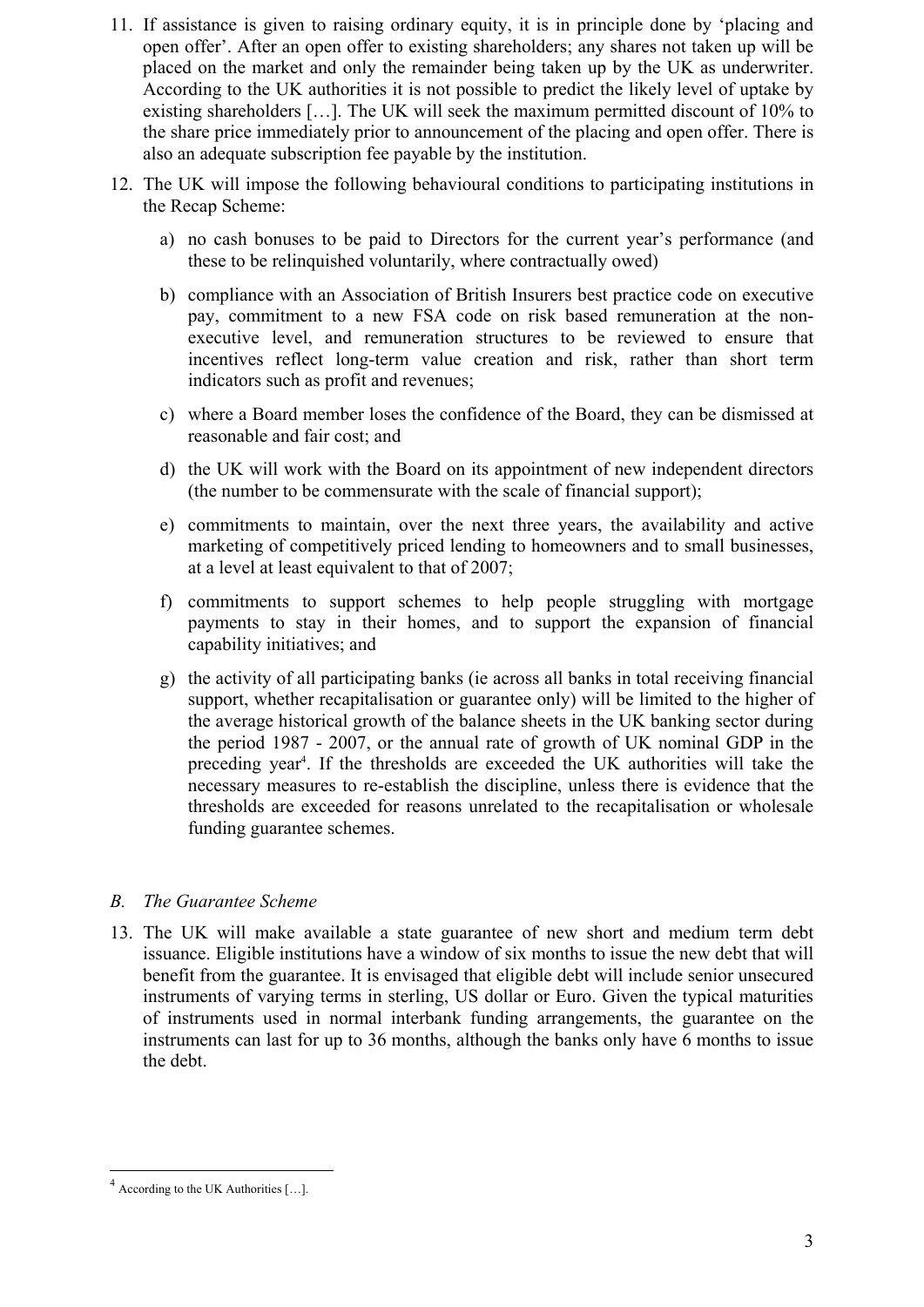- 14. Eligible institutions would comprise those who are eligible under the Recap Scheme and who have a total Tier 1 capital ratio of at least  $[...]$ <sup>5</sup> The Guarantee scheme will therefore only be open to institutions which are sound in terms of their balance sheet, even if in the current climate they have liquidity problems.
- 15. The fee payable for the guarantee is based on market benchmarks. This will comprised of two elements. The first element will be a measure of institution-specific risk. In normal markets the institution's current CDS spread would provide a good proxy for its risk status. With the current market turbulence, however, the current CDS spread may be distorted and not constitute an objective measure of risk. Accordingly, the median<sup>6</sup> of the 5-year CDS spread over the 12 month period ended on 7 October 2008 will be taken for each institution.
- 16. The second element will be an additional per annum mark-up to compensate the state for facilitating debt issuance at or close to the rate for gilts. This element will be 50 bps<sup>7</sup>. On this basis, the total cost of funding (depending on the specific institution) is estimated to be in the range of 5.4 to 5.9%.
- 17. The overall limit is set at £250 billion (or its currency equivalent).8 In terms of allocation of guarantees to institutions, […].
- 18. The allocation […].
- 19. The access to the Guarantee Scheme will be reviewed once eligibility is settled (after 31 December 2008).
- 20. The UK will impose certain conditions to issuing a state guarantee aimed at eliminating or minimising any distortive spillover effects. These will include a prohibition on the institution explicitly promoting itself on the basis of the state guarantee; and a requirement to submit a plan, within six months of applying for eligibility to join the scheme, for maintaining or restoring its ability to borrow in the wholesale market without the benefit of the guarantee (including the cessation of structurally loss-making activities).
- 21. Institutions that buy guarantees only (ie that do not wish to access the recapitalisation scheme), will be subject to the cap in paragraph  $12(g)$  above. The UK does not propose that the other conditions listed in paragraph 12 above should apply but could review this on a case-by-case basis, in particular if an institution wished to purchase a very large amount of guarantees.
- 22. Compliance with these commitments would be overseen by the UK authorities.
- *C.* Short-Term Liquidity Measures
- 23. The Bank of England (hereinafter "The Bank") will extend and widen its provision of short-term liquidity.<sup>9</sup>

 $\frac{1}{5}$  Eligibility does not follow automatically from the fulfilment of the capital ratio criteria because the UK authorities will still have to have regard to their role in the banking system and the economy, given that these measures are designed to remedy a serious disturbance in the UK economy.

Taking the median rather than the average avoids taking into account price spiking (whether on the upside or downside). Taking three years CDS spreads is likely to price at about 10bps over the 5 year spread.

 <sup>[…].</sup> 

<sup>8</sup> This limit however is being kept under review and can be increased after Commission approval.<br>
<sup>9</sup> Por details see market notice of the Bank of England of 8

For details see market notice of the Bank of England of 8 October 2008 (http://www.bankofengland.co.uk/markets/marketnotice081008.pdf)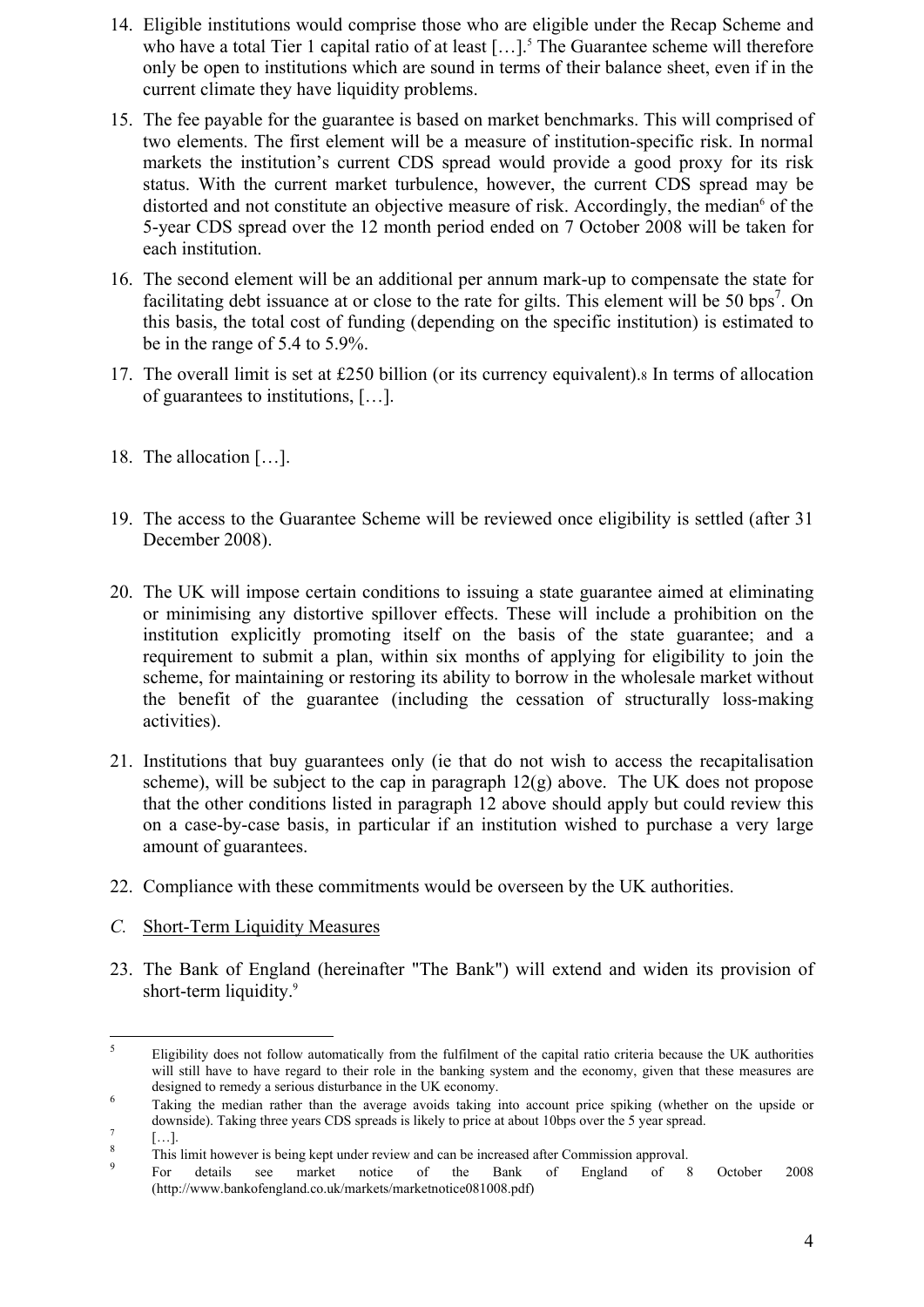- 24. Firstly, the Bank will make available about £200 billion to eligible banks under the Special Liquidity Scheme (hereinafter "SLS") established in April 2008.10 Bank debt guaranteed under the Guarantee Scheme will be eligible as collateral for swaps of Treasury bills under the SLS. The duration of swaps and the SLS remains the same. The 'hair cuts' and margining applied to eligible collateral under the SLS remain unchanged The 'hair cuts' and margining applied to eligible collateral under the SLS remain unchanged. The drawdown period of the SLS ends on 30 January 2009.
- 25. Secondly, the Bank will extend the collateral accepted in its 3-month sterling open market operations (hereinafter "OMOS") to include bank debt guaranteed under the Guarantee Scheme. It will extend acceptable collateral in its US Dollar one week repo operations to include all collateral currently accepted in OMOS.

## **III. POSITION OF THE UK**

- 26. The UK authorities accept that the recapitalisation scheme and guarantee scheme contain State aid elements. In their view the extension of the SLS is part of the essential role of the Bank of England and therefore not a state aid. In the event that the Commission concludes that the Liquidity Measures do contain aid elements, the UK Government submits that they form part of a wider package to remedy a serious disturbance in the economy of the United Kingdom which is compatible with the common market.
- 27. The UK authorities seek urgent authorisation for the financial support scheme. According to the UK authorities, fears regarding the creditworthiness of counterparties have led to an extreme and dangerous flight to quality across the global financial system. Public sector intervention is necessary to restore market confidence. The three elements contained in the scheme: increased capital; a temporary and partial guarantee to stimulate wholesale funding markets; and the provision of necessary liquidity, represent in their view a comprehensive, necessary and proportionate package to restore financial stability in the UK and elsewhere. Given the severe stress in global financial markets and in the UK financial system, it is in their view imperative that the measures are implemented immediately.
- 28. The UK authorities claim that the scheme is compatible with the common market because it is necessary to remedy a serious disturbance in the British economy pursuant to Article 87(3)(b) of the EC Treaty.
- 29. A letter sent by the Bank of England dated 12 October 2008 confirms that the notified measures are urgently required to prevent harmful spill-over effects on the entire British financial system and on the economy as a whole.
- 30. The UK authorities consider that the notified scheme does not involve any unduly adverse spill-over effects on other Member States or undue distortions of competition. The measures are open to any bank with significant business in the UK (whether UK or foreign-owned) which requires it, and therefore is open and non-discriminatory and do not threaten to distort competition.
- 31. The UK authorities have committed that the 'hair cuts' and margining applied to eligible collateral under the SLS remain unchanged, and that the only change to the definition of eligible collateral is that bank debt guaranteed under wholesale funding guarantee scheme is now accepted. They have committed that the maximum amount that they will provide to recapitalise eligible institutions will be £50 billion and the limit on the guarantee will be £250 billion. Where preference shares are acquired the UK authorities have committed

 $10$ <sup>10</sup> For details see market notice of the Bank of England of 21 April 2008 (http://www.bankofengland.co.uk/markets/money/marketnotice080421.pdf)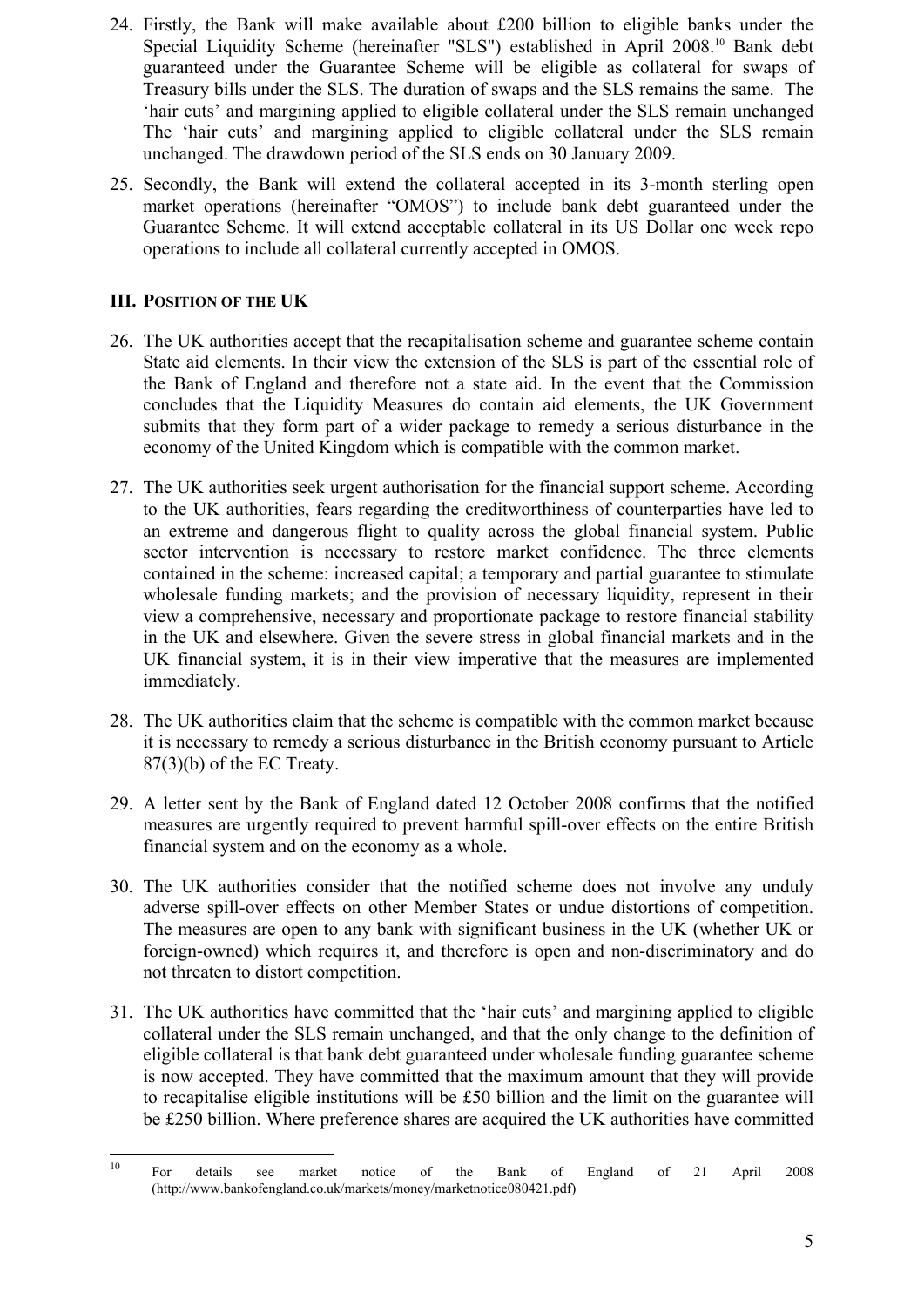to incentivising the earliest possible redemption of the shares. They will do this through a package in which no dividend can be paid out on the ordinary shares whilst any preference shares issued to the UK Authorities remain outstanding and/or a required return on capital provided in the form of preference shares (or PIBS) in the region of 12% per annum. The premium for the guarantee will equate to 50 bps plus the median of the 5 year CDS spread over the 12 month period ended on 7 October 2008 for each institution The UK authorities commit to seek the Commission's approval if these conditions are altered.

- 32. The UK authorities declare that all banks entering the guarantee scheme are fundamentally sound, in that they will meet the capital ratios set out in point 6.
- 33. The UK authorities submit that all possible measures have been taken in order to ensure the Commission that the scheme will not allow the banks to expand their business in a disproportionate manner. To this end, they have undertaken to impose the behavioural conditions set out in point 12 for all beneficiaries of the Recap scheme and the condition set out in 12 (g) for the beneficiaries of the Guarantee Scheme.
- 34. The UK authorities commit to seek the Commission's approval, should it be necessary for the measures to continue beyond six months. They will also seek approval if the amounts dispensed under the Recap scheme and the Guarantee scheme exceed the thresholds in this notification.
- 35. Furthermore the UK authorities commit to send to the Commission a restructuring plan within 6 months (or a corresponding later date, if the scheme is prolonged due to the continuation of the crisis) for all banks which have benefited from structural measures which last beyond the duration of the scheme. In addition the UK authorities commit to file individual restructuring/liquidation plans for banks that default on their liabilities and which cause the guarantee to be called upon.

#### **IV. ASSESSMENT**

#### **1. State aid character of scheme**

- 36. As set out in Article 87(1) EC, any aid granted by a Member State or through state resources in any form whatsoever which distorts or threatens to distort competition by favouring certain undertakings or the production of certain goods shall, in so far as it affects trade between Member States, be incompatible with the common market.
- 37. First, the Commission agrees with the position of the UK that the bank recapitalisation and guarantee arrangements for eligible institutions constitute aid to the institutions concerned pursuant to Article 87 (1) EC.
- 38. The recapitalization and guarantee on the new issued debt allow the beneficiaries to get the required capital as well as liquidity at advantageous conditions. This gives an economic advantage to the beneficiaries and strengthens the position of these beneficiaries compared to that of their competitors in the UK and other Member States and must therefore be regarded as distorting competition and affecting trade between Member States. The advantage is selective since it only benefits the beneficiaries of the scheme and is provided through State resource.
- 39. In particular, both recapitalisation and the guarantee would not have been provided by a market economy investor. Regarding the capitalisation, the Commission recalls that a market economy investor expects a reasonable return on his investment $11$ . However, if a firm is in difficulty or acts in an industry experiencing particular difficulties it is normally

 $11\,$ 11 Joined Cases T-228/99 and T-233/99 *Westdeutsche Landesbank Girozentrale* [2003] ECR II-435, para. 314.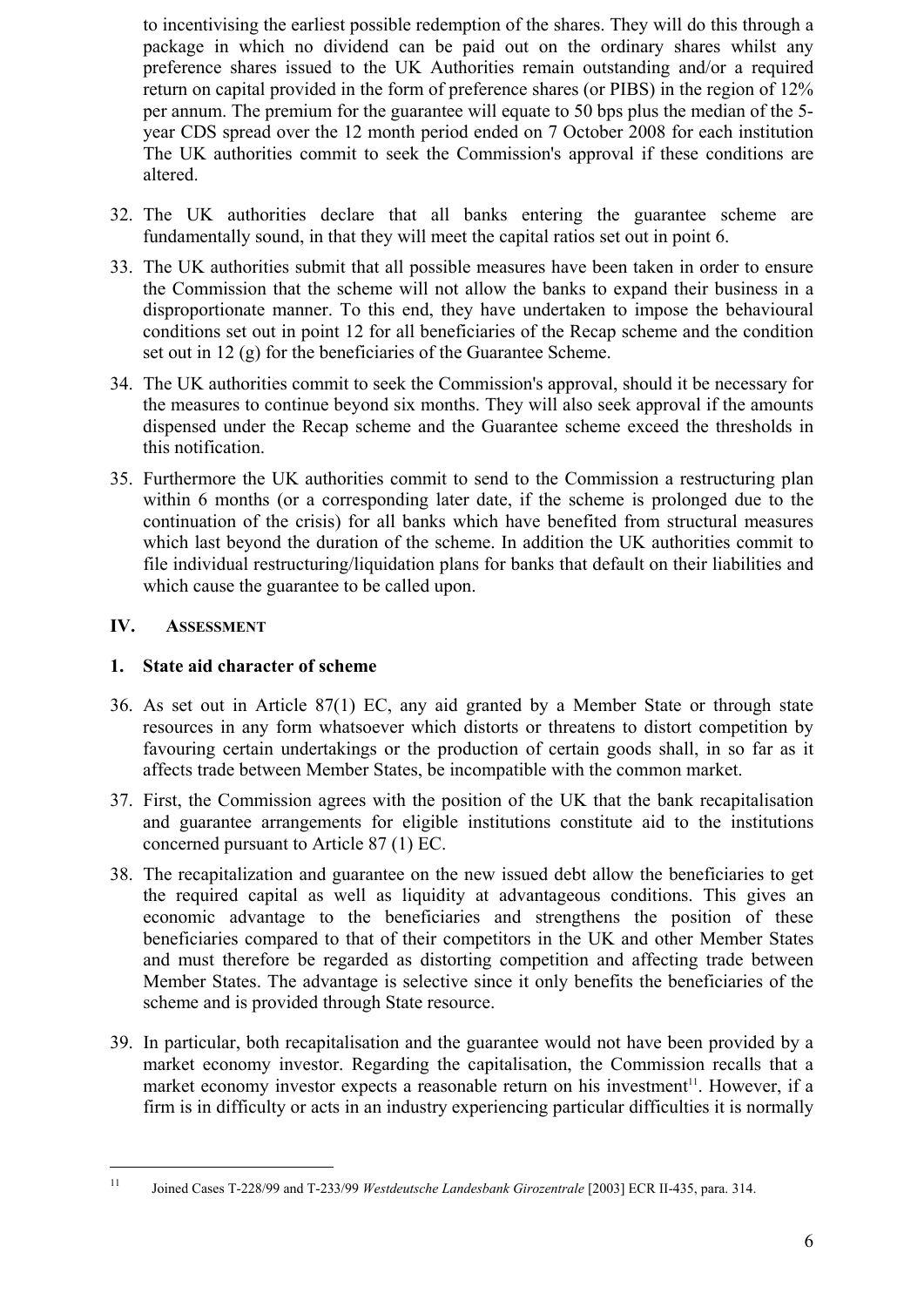not justified to assume a reasonable return.<sup>12</sup> For the current scheme this is confirmed by the fact that the State is only investing because no market economy operator was willing to invest on similar terms (this is illustrated by the mechanism of the scheme). Regarding the guarantee, the Commission is convinced that in the current circumstances of financial crisis no private investor would have granted such a significant guarantee on senior debt of the participating banks.<sup>13</sup>

- 40. Moreover, as regards the short-term liquidity measures provided by the Bank of England the Commission shares the point of view of the UK authorities that the Bank's 3-month sterling OMOS, its US dollar one week repo or the SLS are within the remit of a central bank's role as a monetary authority, and would normally be characterised as general measures.
- 41. However, the Commission notes that some beneficiaries will obtain high quality collateral due to the existence of the above State guarantee. It is this guarantee that makes such bank debt into the type of high quality collateral that the Bank requires. While this might be irrelevant from the point of view of the central bank, the collateral is only eligible because of the guarantee. Moreover, given that this expansion of the Bank of England's short-term liquidity is indeed part of a package of the support measures indentified as aid and thus inherently linked to the entire package the compatibility assessment addressing a serious disturbance in the economy of the United Kingdom must also be extended in this respect.

#### **2. Compatibility of the Financial Support Measures**

## **a) Application of Article 87(3)(b) EC**

1

- 42. The UK intends to provide capital injections and operating aid under a scheme which is granted to assist banks and building societies. Given the present circumstances in the financial market, the Commission considers that it may be acceptable to examine this measure directly under the Treaty rules and in particular under Article 87(3)(b) EC.
- 43. Article 87 (3) (b) EC enables the Commission to declare aid compatible with the Common Market if it is "to remedy a serious disturbance in the economy of a Member State. The Commission recalls that the Court of First Instance has stressed that Article 87 (3) (b) EC needs to be applied restrictively and must tackle a disturbance in the entire economy of a Member State.<sup>14</sup>
- 44. The Commission considers that the present scheme concerns the entire British banking industry. The Commission does not dispute the analysis of the UK that the current global financial crisis has made access to liquidity more difficult for financial institutions across the board and has also eroded confidence in the creditworthiness of counterparties. In these circumstances, even fundamentally sound financial institutions are facing the prospect of going out of business. The Commission also considers that if the issues of lack of liquidity and lack of confidence are not addressed, it will result not only in difficulties for the banking sector but, due to that sector's pivotal role in providing

<sup>&</sup>lt;sup>12</sup> The Commission indicated its position in various Communications, i.e. the Application of Article 92 and 93 of the EEC Treaty to public authorities' holding (Bulletin EC 9-1984), point 3.3; and Communication on public

undertakings in the manufacturing sector, OJ 1993 C 307/3. 13 Cf Commission decision of 10 October 2008 in case NN 51/2008 *Guarantee scheme for banks in Denmark*, not yet

published, at point 32. 14 Cf. in principle case Joined Cases T-132/96 and T-143/96 *Freistaat Sachsen and Volkswagen AG Commission* [1999] ECR II-3663, para. 167. Confirmed in Commission Decision in case C 47/1996, *Crédit Lyonnais*, OJ 1998 L 221/28, point 10.1, Commission Decision in Case C28/2002 *Bankgesellschaft Berlin*, OJ 2005 L 116, page 1, points 153 *et seq* and Commission Decision in Case C50/2006 *BAWAG*, not yet published, points 166. See Commission Decision of 5 December 2007 in case NN 70/2007, *Northern Rock*, OJ C 43 of 16.2.2008, p. 1, Commission Decision of 30 April 2008 in case NN 25/2008, *Rescue aid to WestLB*, OJ C 189 of 26.7.2008, p. 3, Commission Decision of 4 June 2008 in Case C9/2008 *SachsenLB*, not yet published.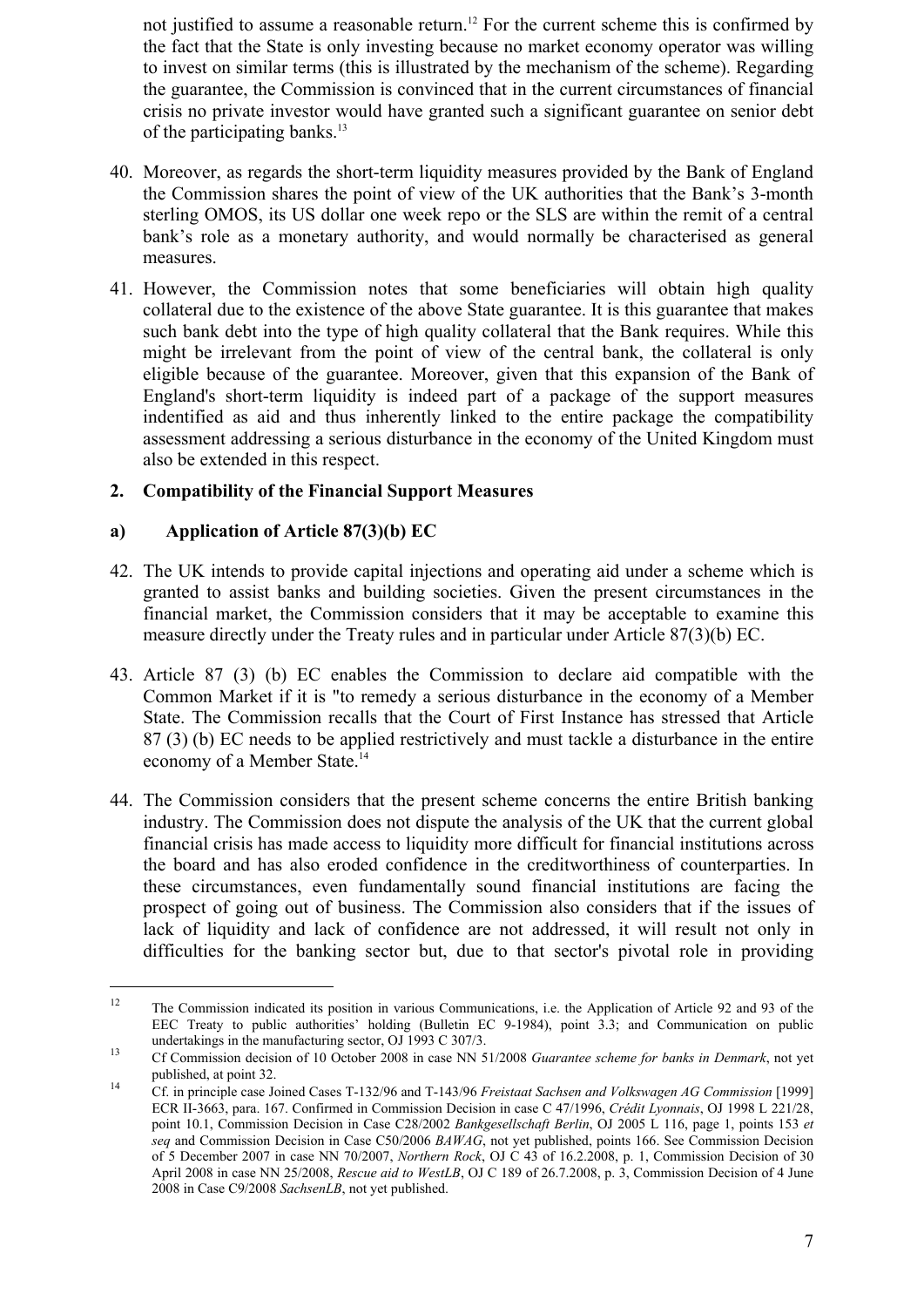financing to the rest of the economy, will also have a systemic effect on the British economy as a whole. The Commission does not dispute that the present scheme is designed to address the problems of the lack of liquidity and lack of confidence that are currently striking British banks. Therefore it finds that the scheme aims at remedying a serious disturbance in the British economy.

## **b) Conditions for compatibility under Article 87 (3) (b)**

- 45. Although there is no established practice as to the conditions for compatibility of aid granted under Article 87 (3) b) EC, it must be stressed that, in the light of the general principle of incompatibility of aid, in order for such aid to be compatible, any aid or aid scheme must comply with general criteria for compatibility under Article 87 (3) EC, viewed in the light of the general objectives of the Treaty and in particular Articles 3 (1) (a) and  $4(2)$  EC, which imply compliance with the following conditions:<sup>15</sup>
	- a. *Appropriateness*: The aid has to be well targeted to its objective, i.e. in this case to remedy a serious disturbance in the entire economy. This would not be the case if the disturbance would also disappear in the absence of the measure or if the measure is not appropriate to remedy the disturbance.
	- b. *Necessity*: The aid measure must, in its amount and form, be necessary to achieve the objective. That implies that it must be of the minimum amount necessary to reach the objective, and take the form most appropriate to remedy the disturbance. In other words, if a lesser amount of aid or a measure in a less distortive form (e.g. a temporary and limited guarantee instead of a capital injection) were sufficient to remedy a serious disturbance in the entire economy, the measures in question would not be necessary. This is confirmed by settled case law of the Court of Justice.<sup>16</sup>
	- c. *Proportionality*: The positive effects of the measures must be properly balanced against the distortions of competition, in order for the distortions to be limited to the minimum necessary to reach the measures' objectives. This follows from Article 3 (1) g EC and Article 4 (1) and (2) EC, which provide that the Community shall ensure the proper functioning of an internal market with free competition. Therefore, Article 87 (1) EC prohibits all selective public measures that are capable of distorting trade between Member States. Any derogation under Article 87 (3) b) EC which authorises State aid must ensure that such aid must be limited to that necessary to achieve its stated objective, limiting to a minimum consequential distortions of competition.

#### **c) Assessment of the Recap Scheme**

46. The objective of the Recap Scheme is to shield the economic capital of the banking system and to ensure that banks are sufficiently strongly capitalised to meet potential stress. The Commission has observed already in various cases that mark-to-market valuations of securities can in the ongoing financial turmoil have such detrimental effects on the balance sheet of a bank that their capital risks falling below the minimum quotas required by the law of banking supervision.<sup>17</sup> This has thus created fears regarding the creditworthiness of banks. In order to tackle these, the UK authorities intend to undertake

<sup>15</sup> 15 Cf. Commission decision of 10 October 2008 in case NN 51/2008 *Guarantee scheme for banks in Denmark*, not yet published, at point 41.<br><sup>16</sup> Cf. Case 730/79, *Philip Morris* [1980] ECR 2671. This line of authority has recently been reaffirmed by the Court of

Justice in. Case C-390/06, *Nuova Agricast v Ministero delle Attività Produttive* of 15 April 2008, where the Court held that, "As is clear from Case 730/79 [...], aid which improves the financial situation of the recipient undertaking without being necessary for the attainment of the objectives specified in Article 87(3) EC cannot be considered

compatible with the common market [...]."<br><sup>17</sup> Cf. Commission Decision of 30 April 2008 in case NN 25/2008, *Rescue aid to WestLB*, OJ C 189 of 26.7.2008, p. 3.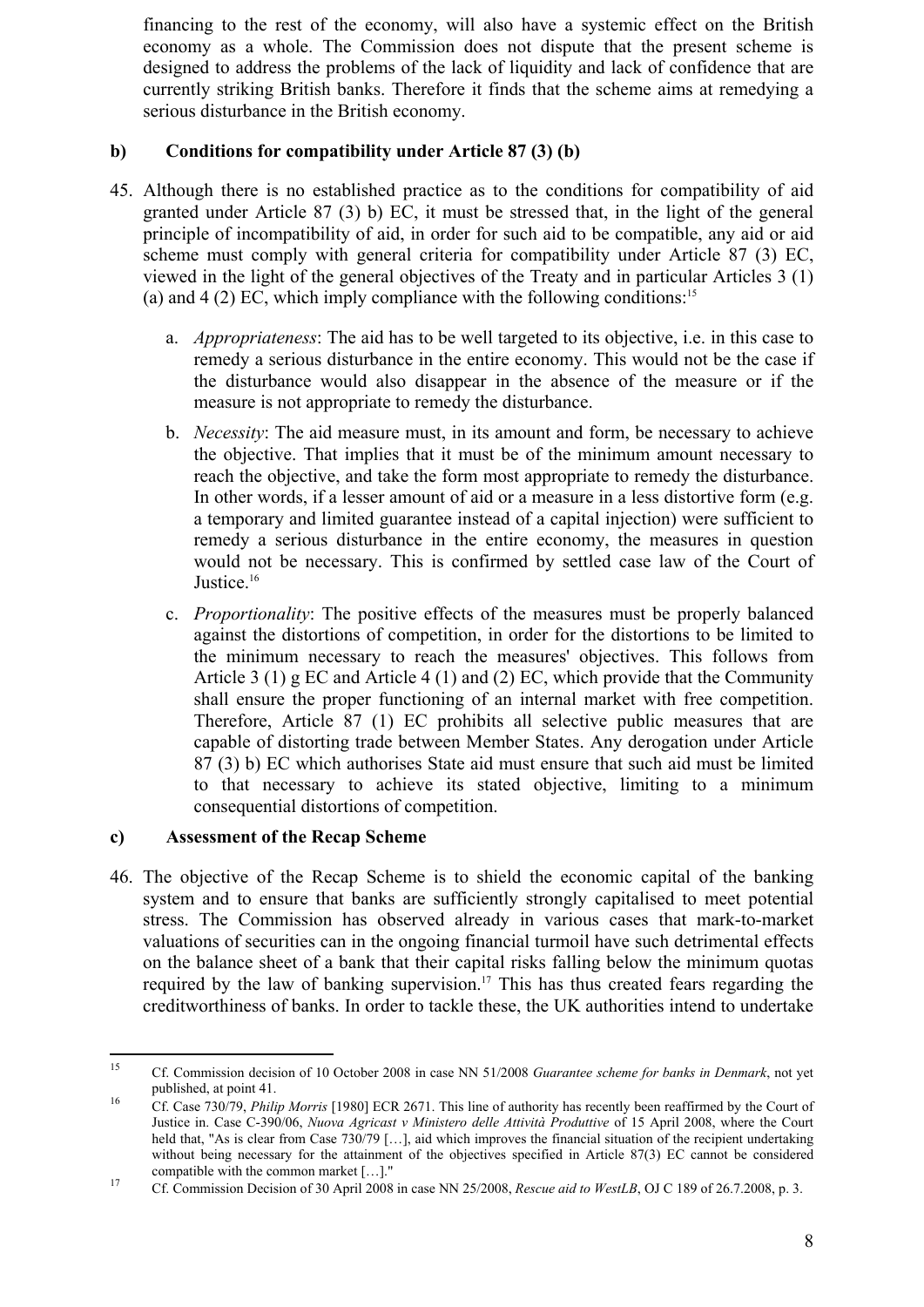a public sector capital intervention. This is in principle an appropriate means to strengthen the banks and thus to restore market confidence.<sup>18</sup>

- 47. In addition, the Commission notes that the scope of the scheme is limited to in principle solvent companies, whose capital base shall only be strenghtened against possible losses. Indeed, the provision of capital is thus intended not but to prevent companies which are fundamentally sound from falling into difficulty because of the existing ongoing crises. The scope of the Recap Scheme seems thus appropriate to strengthen the UK banking sector and to contribute to the revival of interbank lending in the UK.
- 48. The recapitalisation Scheme is also limited to the minimum necessary in scope and time.
- 49. As regards scope, the Commission noted previously that several measures might be possible to restore confidence in the banking sector.19 It concluded that for Denmark a guarantee scheme was essentially sufficient. However, this does not means that in other situations other means are not necessary. Indeed not all financial institutions may at the moment experience the same distress because of extreme conditions in financial markets. While some might only suffer from the shortage of liquidity some others might be more exposed to mark-to-market devaluations. However, the problem of write downs can not be solved solely with a guarantee on debt but also requires confidence building measures aimed at restoring the trust of third parties in UK financial institutions. In this respect the Commission considers that recapitalisation can be an appropriate measure.
- 50. With regard to scope of the measure, the Commission notes positively that the UK, at this point, is limiting the size of Recap scheme to £ 50 billion**.** It is also limited to six months.
- 51. Secondly, as regards proportionality, the irreversible nature of capital injections entails the need that the scheme must establish some clear ex ante behavioural safeguards which the Member State must monitor and enforce in order to ensure their observance and to take steps avoiding undue distortions of competition, where appropriate, at a later stage.
- 52. Adequate safeguards would ensure that the State must, despite the current market failure, obtain an adequate return on its investment.20 This is presently achieved by the issuance of preferred shares with an annual interest rate to be paid that amounts to about 12 %. If the state chooses to inject ordinary equity, the issue price of the shares should be fixed on the basis of a market-oriented valuation as indicated above in point 10.
- 53. Moreover, the behavioural commitments, indicated above in point 12, in particular to maintain its activities at the level at 2007, should ensure that the institutions do not engage in aggressive commercial strategies or expansion of its activities or other purposes that would imply undue distortions of competition. In that context the limitation in lending growth with reference to the total size of the balance sheet of the financial institution is also observed positively.
- 54. Finally, the Commission notes positively that the UK authorities committed that the beneficiaries will after six month present a restructuring plan.<sup>21</sup> Such plans are the cornerstone of the Community Guidelines on State aid for Rescuing and Restructuring Firms in Difficulty<sup>22</sup> (hereinafter "R&R guidelines") which articulate the Commission's understanding of Article 87 (3) (c) EC for this type of aid. For any aid to a firm in difficulty, it is in the common interest that the company returns to long term viability and

<sup>18</sup> 18 See Commission decision of 10 October 2008 in case NN 51/2008 *Guarantee scheme for banks in Denmark*, not yet published, at point 42.<br><sup>19</sup> See Commission decision of 10 October 2008 in case NN 51/2008 *Guarantee scheme for banks in Denmark*, not yet

published, at point 47.<br>
Joined Cases T-228/99 and T-233/99 Westdeutsche Landesbank Girozentrale [2003] ECR II-435, para. 314.<br>
In order to facilitate the work of the Member States and the Commission, the Commission will b

examine grouped notifications of similar restructuring cases. The Commission may also consider that there is no need to submit a plan relating to a pure liquidation of the institution, or where the size of the residual economic activity is negligible<br>
22 OJ 2004 C 244, p. 2,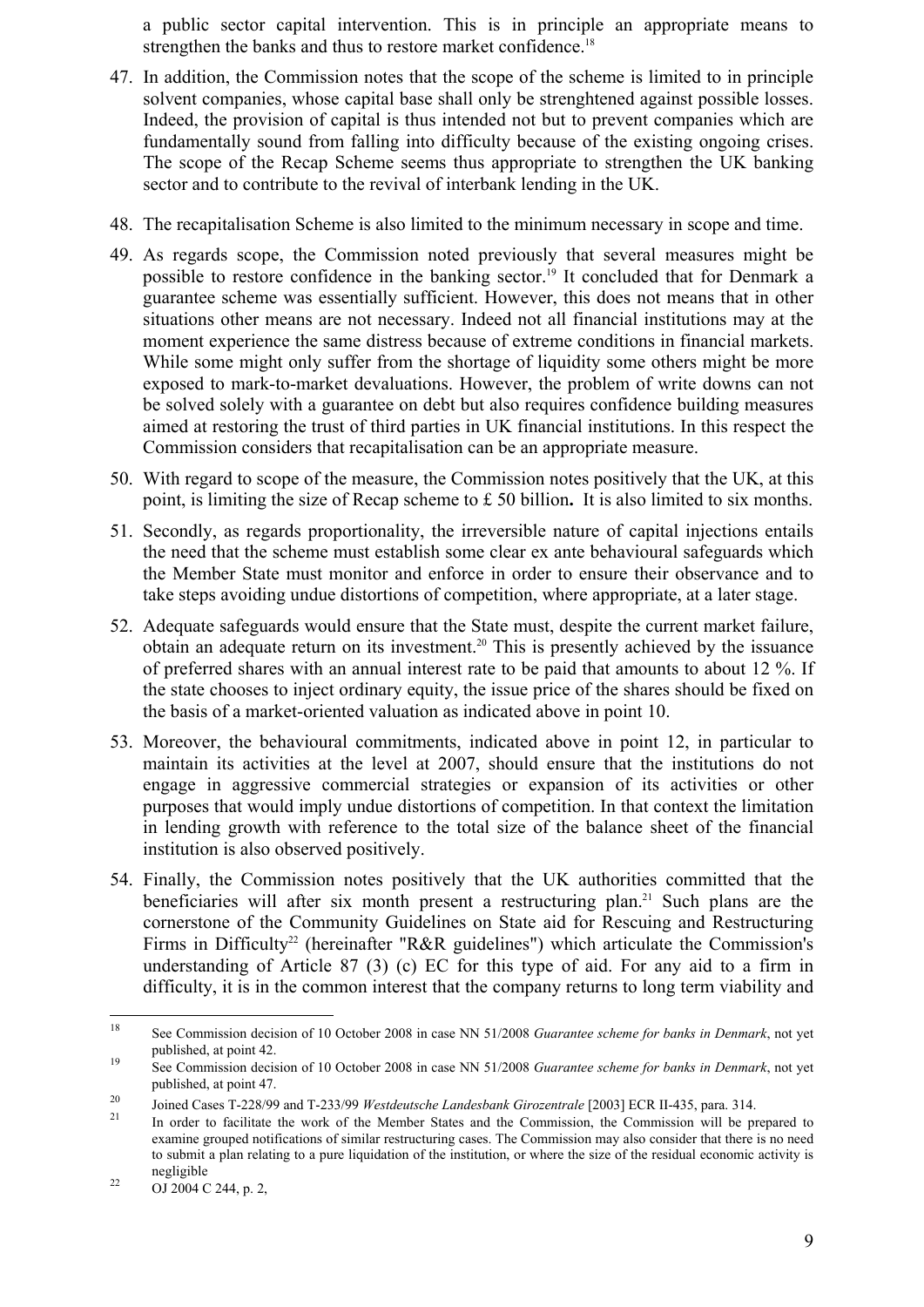that this is sufficiently scrutinized, by means of the restructuring plan. However, and also in line with the R&R guidelines, the Commission will not require such a plan where the beneficiary has redeemed the state's stake within 6 months or commits to do so in the next six months.

55. On the basis of the above, the Recap Scheme of the UK can be considered compatible with the Common market.

#### **d) Assessment of the Guarantee Scheme**

- 56. The objective of the Guarantee Schemes is to provide a safety net to investors in newly issued debt of participating institutions in the UK, so that they can have sufficient access to liquidity. This is a reaction to the international market-failure where even healthy banks are having trouble getting access to liquidity. The Commission has established that such guarantee scheme should help to overcome this market failure by allowing for a revival of the interbank lending and considers it therefore as an appropriate means.<sup>23</sup>
- 57. Moreover, the scheme is targeted at the appropriate beneficiaries as the elegibility of participating firms is limited in priciple to solvent companies. However, it is assumed that such firms will increase their Tier 1 capital in the context of the Recap Scheme. Thus, the Commission considers that the design of the present scheme is appropriate to address the problem of refinancing currently faced by UK financial institutions.<sup>24</sup>
- 58. Second, as regards necessity, the guarantee mechanism, whereby a safety net is established to cover all newly issued debt against institutions in the UK, is limited to the minimum necessary in scope and time.
- 59. As regards scope, the Commission does not dispute that the guarantee scheme is needed to restore confidence of lenders.<sup>25</sup> A guarantee on retail deposits would not be sufficient as it would only avoid bank runs but not restore confidence of the institutional lenders. Moreover, the Commission notes positively that the UK is limiting the guarantee to the form of financing that is experiencing the greatest problems at the moment, short to medium term interbank financing. First subordinated debt is not guaranteed. Second, existing debt is not covered but only newly issued debt and only such debt that is short and medium term. Third the UK has also managed to limit the scope of the guarantee scheme so that the institutions have only a window of six months to issue the new debt that will benefit from the guarantee.
- 60. The UK guarantee shall apply to the newly issued debt for up to three years. However, the Commission normally considers that two years are the longest period necessary for such scheme to safeguard financial stability by contributing to facilitate the resumption of interbank lending.26 Notwithstanding this, the Commission notes positively an additional safeguard in the present scheme in so far as it has a shorter issuance period (i.e. six months) than two years. That means that already after six month the guarantee shall not be used any more to get issue new debt. In this way the overall amount of debt covered is actually much lower than if the guarantee would be given for newly issued debt over two years. The temporal scope is thus also justified.

 $23$ 23 See Commission decision of 10 October 2008 in case NN 51/2008 *Guarantee scheme for banks in Denmark*, not yet published, at point 42. 24 See Commission decision of 10 October 2008 in case NN 51/2008 *Guarantee scheme for banks in Denmark*, not yet

published, at point 45. 25 See Commission decision of 10 October 2008 in case NN 51/2008 *Guarantee scheme for banks in Denmark*, not yet

published, at point 47. 26 See Commission decision of 10 October 2008 in case NN 51/2008 *Guarantee scheme for banks in Denmark*, not yet

published, at point 47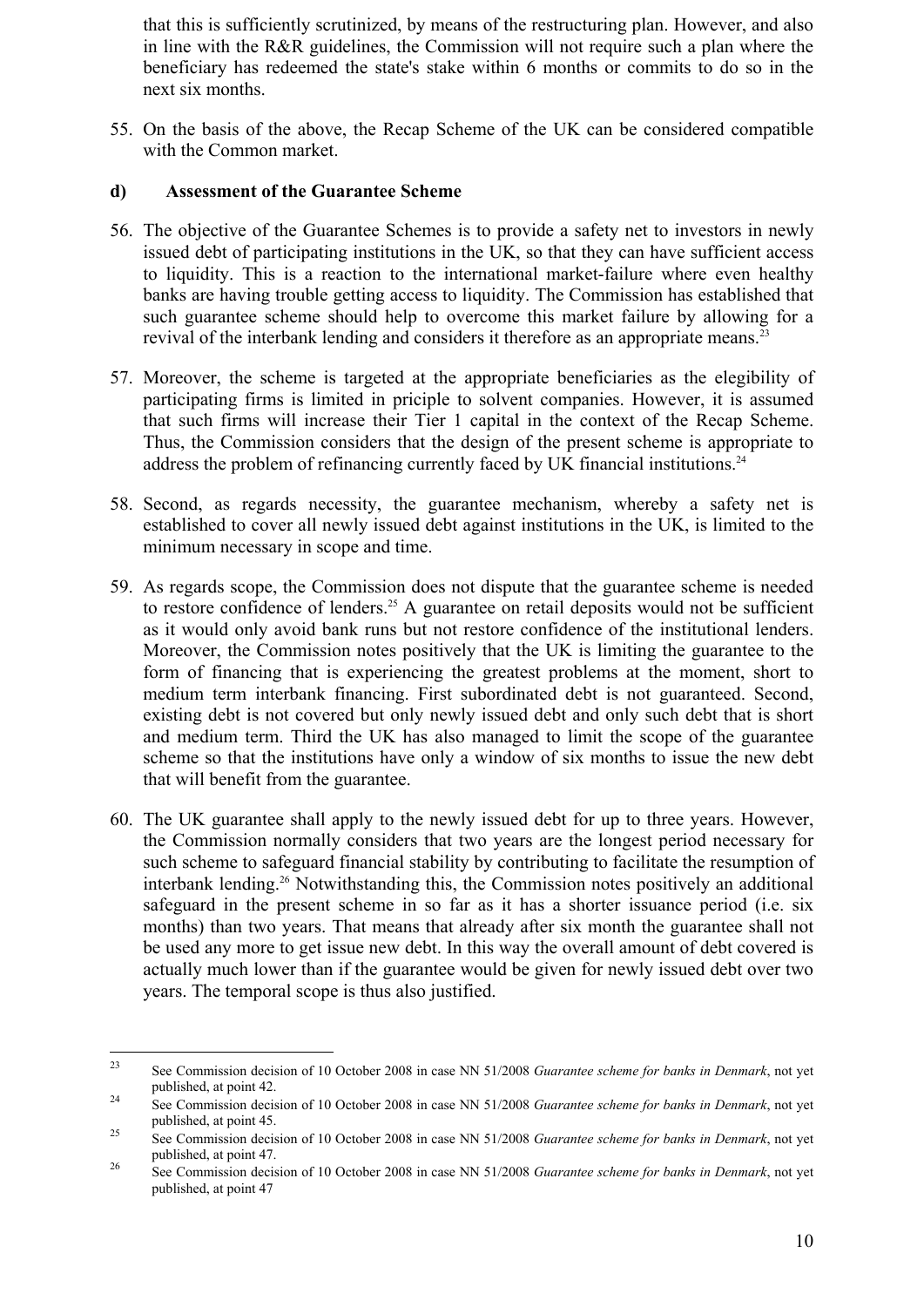- 61. Third, as regards proportionality, the distortions of competition is minimised by various safeguards. Above all, the aid amount is minimised through a market orientated premium. It can be estimated that in this way the banks pay on average an adequate premium. The banks will pay in a base case a premium of 50bp plus the median of the 5-year CDS spread over the 12 month period ended on 7 October 2008 for each institution<sup>27</sup>. This [...] other recent examples of banking guarantee schemes<sup>28</sup> and can be considered proportionate.
- 62. Finally, the scheme includes several strong behavioural constraints which help to ensure that the participating banks do not expand their activities under the scheme and thus do not receive more support than necessary for re-establishing their long term viability.<sup>29</sup> This concern a limitation of the expansion of activities on an individual and an aggregate level of all participating banks against clear benchmarks (see above points 17, 18 and 21).
- 63. On the basis of the above, the Guarantee scheme of the UK can be considered compatible with the Common market.

#### **e) Assessment of the STL-Measure**

- 64. The objective of the STL-Measure is to provide short and medium liquidity to financial institutions. The Commission observes that it is appropriate that in dealing with liquidity problems of financial institutions, some Member States may wish to accompany guarantees or recapitalisation schemes with complementary forms of liquidity support, in particular with the provisions of public funds from the Central bank.
- 65. The Commission recalls that the three above conditions indicated in point (45) are the underlying principles for any kind of aid to be approved under Article 87 (3) EC and considers that they have already been put into operation in other areas of application of Article 87 (3). Given that the present measure concerns problems of temporary access to finances, it considers the present framework similar to that tackled as rescue measures under the R  $&$  R guidelines.
- 66. The Bank of England provides a special liquidity facility against collateral under the above indicated conditions but only until end of January 2009 thus for a period shorter than six months. On this basis the Commission observes that the scheme is in principle in line with the principles underlying point 80 of R&R guidelines. Indeed, it is first liquidity assistance for which a market alike premium in the sense of point 25 a) is paid. Second, it is mandated by the same overall economic reasons as the guarantee measures above and should fulfil point 25 b). Third, it can be presumed that given the penalty interest rates, it is limited to the liquidity the company really needs in the sense of point 25 c). Therefore, to the extent that the measure might be considered aid it is compatible with the Common market.
- 67. The Commission notes that the STL-Measure measure is in principle limited to less than six months, but may be prolonged. The Commission is of the view that, in principle, the scheme could last for up to two years.

<sup>27</sup> 27 Moreover, the Commission notes as a result the total cost of funding (depending on the specific institution) is estimated to be in the range of 5.4 to 5.9%.<br><sup>28</sup> See Commission decision of 10 October 2008 in case NN 51/2008 *Guarantee scheme for banks in Denmark*, not yet

published, at point 47<br>
<sup>29</sup> A similar principle is imposed by point 44 of the rescue and restructuring guidelines.